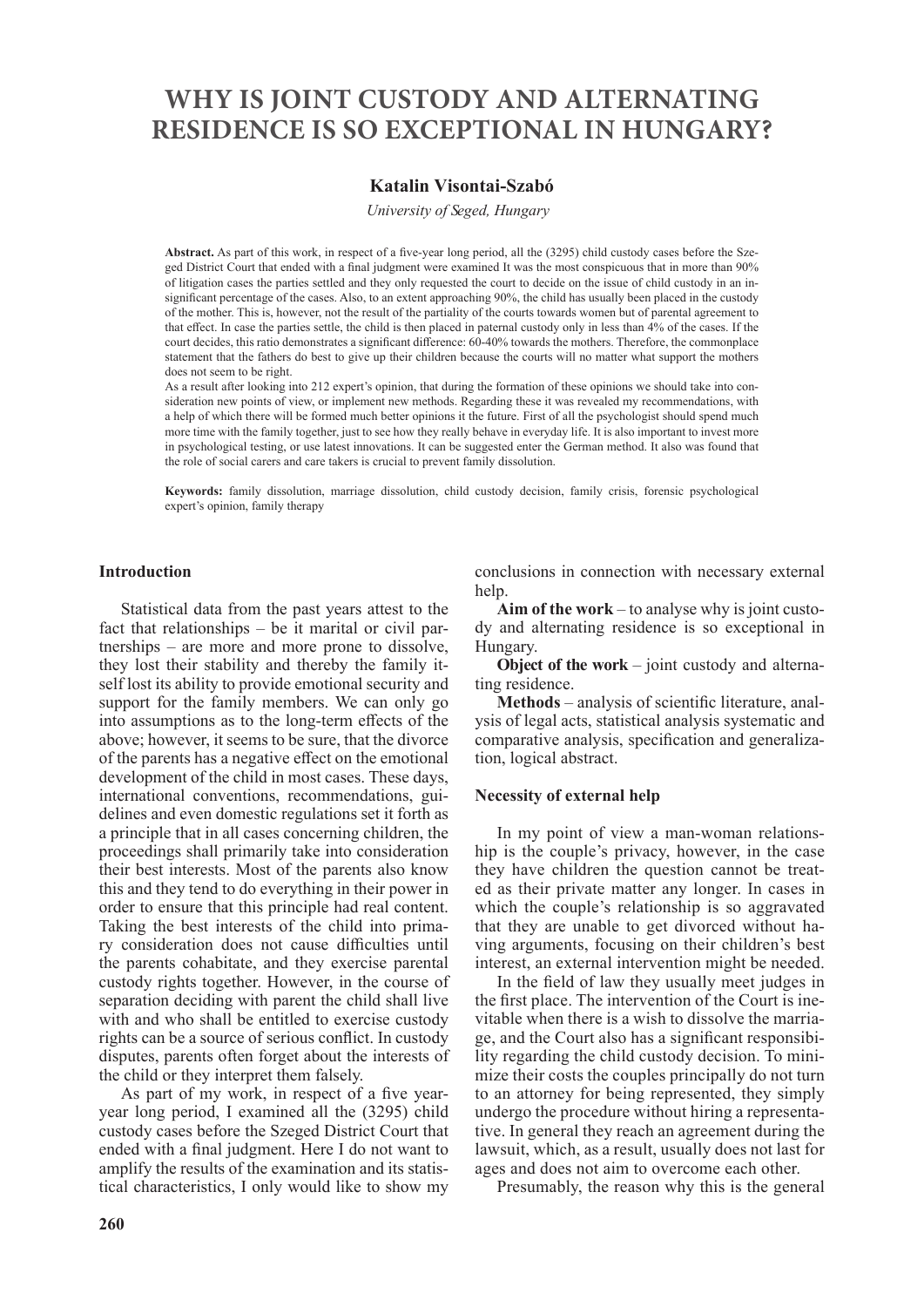opinion spread among the population and attorneys is that only the protracting and oftentimes heavily conflict-ridden dissolution cases require legal representation, and only these cases see the light of day and receive high publicity. Regardless of these few cases, otherwise the parties go through the proceedings rather peacefully and quickly, in most cases after two trial hearings, i.e. within 3-4 months at most a judgment is made.

According to my personal experience and judicial statistics the lawsuit lasts much longer and by the end of the procedure the relationship of the couple will have turned seriously aggravated as long as they have an attorney. The reasons can only be deduced. One possible reason could be the couple's relationship having been worsened. That is why they have asked for an attorney's help. Furthermore, it could be natural for an inexperienced person to turn to a lawyer in such cases, and later, during the procedure the attorney him/herself causes the aggravation. It is likely to happen that the lawyer, just to impress the client in the petition or in the claim form, distorts the facts. As a result, the other one would commission an attorney too, who would act similarly, and subsequently their unfair fight starts, the consequences of which would mostly affect the children.

Apart from judges and attorneys mediators have a substantial role, primarily at the beginning of the procedure or prior to it. They are expected to help avoid the aggravation of their relationship. The chief aim of mediation is not to save the marriage, so it is usually necessary when the couple have already decided on divorce.

In order to save the marriage or the whole family unit social careers and care givers could do a lot. It is they who are regularly in touch with the family and so they can recognize it if there is some kind of disorganization. I suggest care givers should attend a family therapy training in order to improve their problem recognition skills.

Unfortunately, there is only very few search for the help of family and couple therapy. The reasons can be numerous. On the one hand, not many know about this opportunity, on the other hand, its availability for free is highly limited. What is more, most therapists are unaffordable for the average citizen. In addition, there is a global (I mean in Hungary) attitude still today saying that only the "stupid" see psychologists. It will take a very long time for the Hungarian society to overcome these prejudices, and realize the necessity and effectiveness of mental help.

Forensic psychological experts do not participate in the mental treatment of the couple, although, as the duration of the lawsuit is one of the most sensitive and important periods, it is crucial how the expert performs his/her assignment. Their role is not negligible, because usually it is

the expert's opinion on which the family's future will depend.

### **The role of the forensic psychological experts in child custody decisions**

Parents only move for a court decision in respect of child custody in a very small number of cases, and in cca. 90% of the cases they come to an agreement in this respect. Should they be unable to agree on with whom the child shall live following the termination of their relationship, the court is then faced with a hard task. This is mostly because in most cases, they shall choose between two equally fit parents, who both have close ties with the child and the child has close ties with both of them vice versa. Thus, it is necessary to conduct broad-spectrum evidentiary proceedings, as part of which environmental case studies based on home visits, witness testimonies as well as opinions offered by kindergartens and schools are also secured, in addition to party statements. As far as reaching the judgment is concerned, the opinion of the child and the expert opinion of the forensic psychologist expert are the most emphatic; therefore, I closely examined these two as the primary pieces of evidence.

I recommend that courts uniformly declare clear expectations in terms of expert opinions and require compliance with these expectations so that the parties can be precluded from feeling that the judgment was reached based on a rough, evasive expert opinion and that courts could also be sure that they have sufficiently uncovered the facts of the case and made their decision taking into account the best interests of the child as a primary consideration.

In litigation concerning child custody, if the parents do not enter into a settlement agreement, then the court shall decide the fate of the child. To determine which parent's custody ensures the most the child's physical, moral and psychological development, the court can make use of the psychologist expert opinion in additional to conventional evidence. In general, it can be determined that in those trials where both parents move for sole custody in their care, they mostly have similar qualities and they both are fit to raise the child. However, for the court to be able to make a decision in the matter, they shall examine two important factors: the child raising aptitudes and abilities of the parents and the relationship of the child and the parents, the extent of their bond. Given that judges do not dispose of the necessary professional knowledge to make such a determination, they will appoint an expert in accordance with Article 177 of the Hungarian Civil Procedure Code. Trust is of outstanding significance between the judge and the expert because the judgment, which con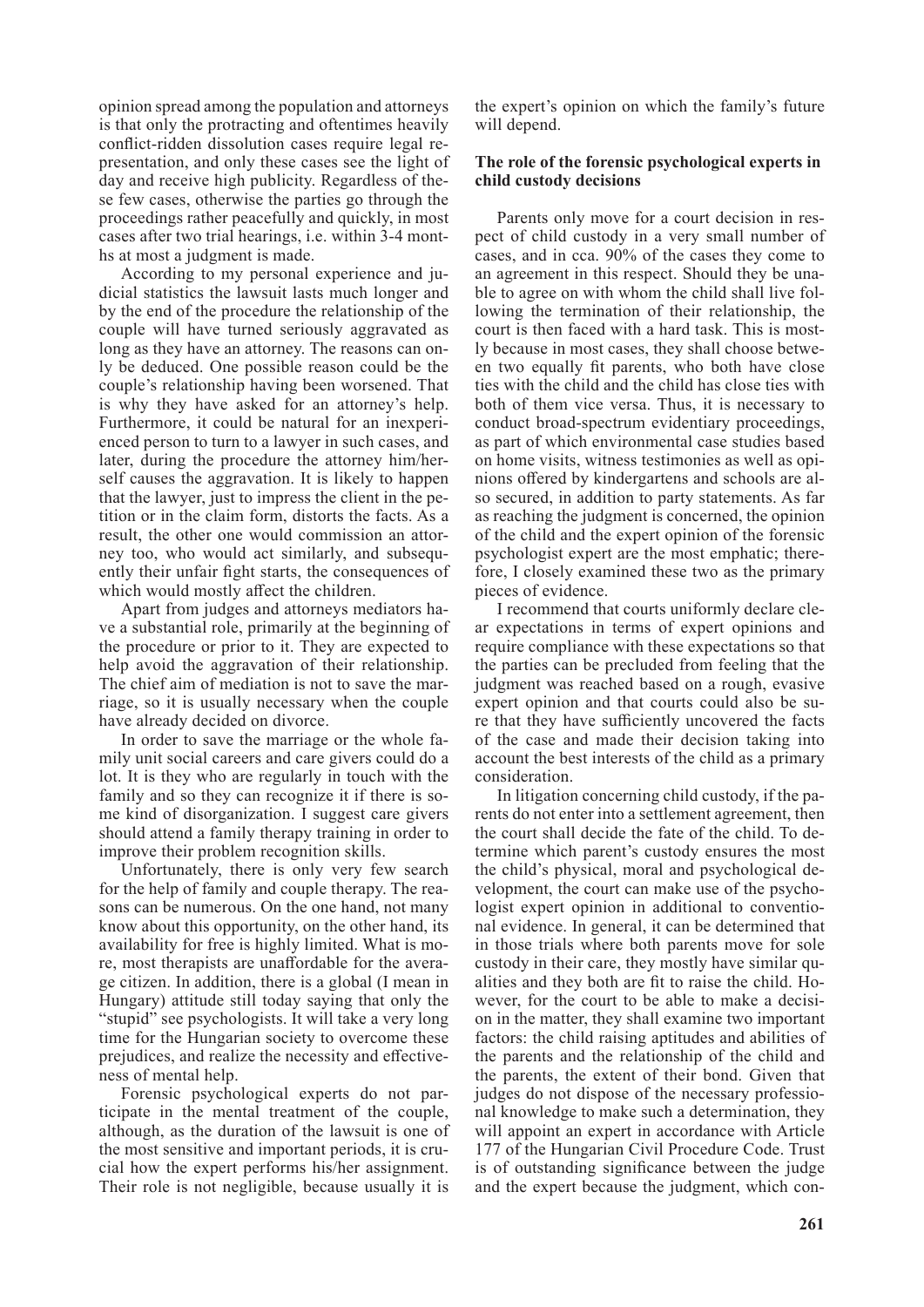tains provisions of the further living arrangements of the dissolved family, will most of the time be based on the determinations of the expert opinion. This is exactly why I deem it to be of quintessential importance that the expert opinion should possess sufficient persuasive power, since the court – in accordance with statistical data described above –bases its judgment thereon in quite many cases.

On the part of the judge, beyond, the procedural commandment, trust is also a given, since it is conventional in every type of civil litigation that if special professional knowledge is necessary to decide on a debated issue, then this specific professional knowledge will be provided to the court by the expert appointed thereby. If a real estate property or chattel is subject to litigation, then the expert will determine fair market value. In a litigation to recover damages the expert might determine the extent of the damage incurred, what were the circumstances of the accident and who caused it, and what could have been done in order to avoid the damage. The court can safely rely on the findings of the expert opinion in the course of assessing the facts and circumstances so determined. On the contrary, in a child custody case, the issue is much more complex; the judge nonetheless dares to rely on the expert opinion, just as if it was one issued by a real-estate expert. Trust is of course very important, if the expert also knows this, albeit I think that psychologists fail most of the time to measure the weight of the findings of their expert opinions. I do not mean by this that they take their task less seriously, but that they act under the impression that it is not their duty to decide the dispute and that the judgment will be made by the court by the assessment of many other pieces of evidence beyond the expert opinion, in which task they only assist the court. I consider it a serious mistake that experts do not receive any feedback on the extent to which their opinion has influenced the reaching of the judgment. In case experts would receive the judgment in every case then they could experience that their findings are included therein with a considerable, determinative weight. Should the experts be in a position to feel that they indeed have a determinative role in deciding on the issue, it might lead to the issuance of more thorough expert opinions.

In my view, presently, psychologist expert opinions are not sufficiently well-founded in order for the entirety of the further course of the lives of people in crisis situations to be based on them. The court never questions the methodologies applied, but what grounds would it have to do so? It especially asked for the assistance of the experts because of lack of competence. Parties often criticize the opinions, but it is taken for granted since they always contain findings detrimental to one of them.

#### **Recommendations to create a new guideline**

Firstly, I consider it to be the most important issue that the expert should spend substantially more time on the examination of the families. Consequently, and also pursuant to other elements of the recommendations – we shall take into account the fact that the creation of the necessary financial, human resources and material conditions will not take place without obstacles; however, given the social significance of the issue I feel that costs only may not divert us from treating this problem that has been acute for a long time now.

In the course of preparing expert opinions in child custody litigation the second very important question is the correct asking of questions. Most of the time, courts either mechanically repeat the questions enumerated under Section III.2.1 of Methodological Letter No. 20 or rephrase those in their own words, transformed only to some extent. However, every case is different, unique in their own way; therefore, it would be desirable to tailor the questions to the given family in issue. For this to happen, it is indispensable that the judge be clear (or at least almost clear) on what the court needs to know from the expert in order to decide the case. A further prerequisite of this is that the judge should possess basic information on the opportunities lying in psychology, i.e. questions that could not be answered even by professionals with the most extensive experience should not be asked, albeit questions which might bring the court closer to the right decision should. In my opinion it does not move the case along one bit if the expert routinely answers the judge's template-like, stereotyped questions with previously written replies. Consequently, experts should not be appointed at the first trial hearing but at a time when the court already has certain knowledge of the parties and the case giving them insight into what are the most crucial issues worthy to be entrusted to the expert for the sake of clarification.

In the course of putting the questions together, courts should assess what the essential elements are that will guide their hands in reaching the decision. Courts should also assess what conduct is to be expected from the parents and the child after the decision is made, what effects the decision will have on the relationship of those concerned, what kind of developments is expected in their relationship, will the decision at all bring any peace of mind or it will further increase the tensions? These questions can only be answered by the expert; although, if they do not even surface as part of the appointment, they shall remain unanswered forever.

It can also cause problems during putting the questions together that rational and pragmatic thinking fundamentally characteristic to lawyers falls far from the slightly more abstract and emotional world of psychologists. It is very hard to find the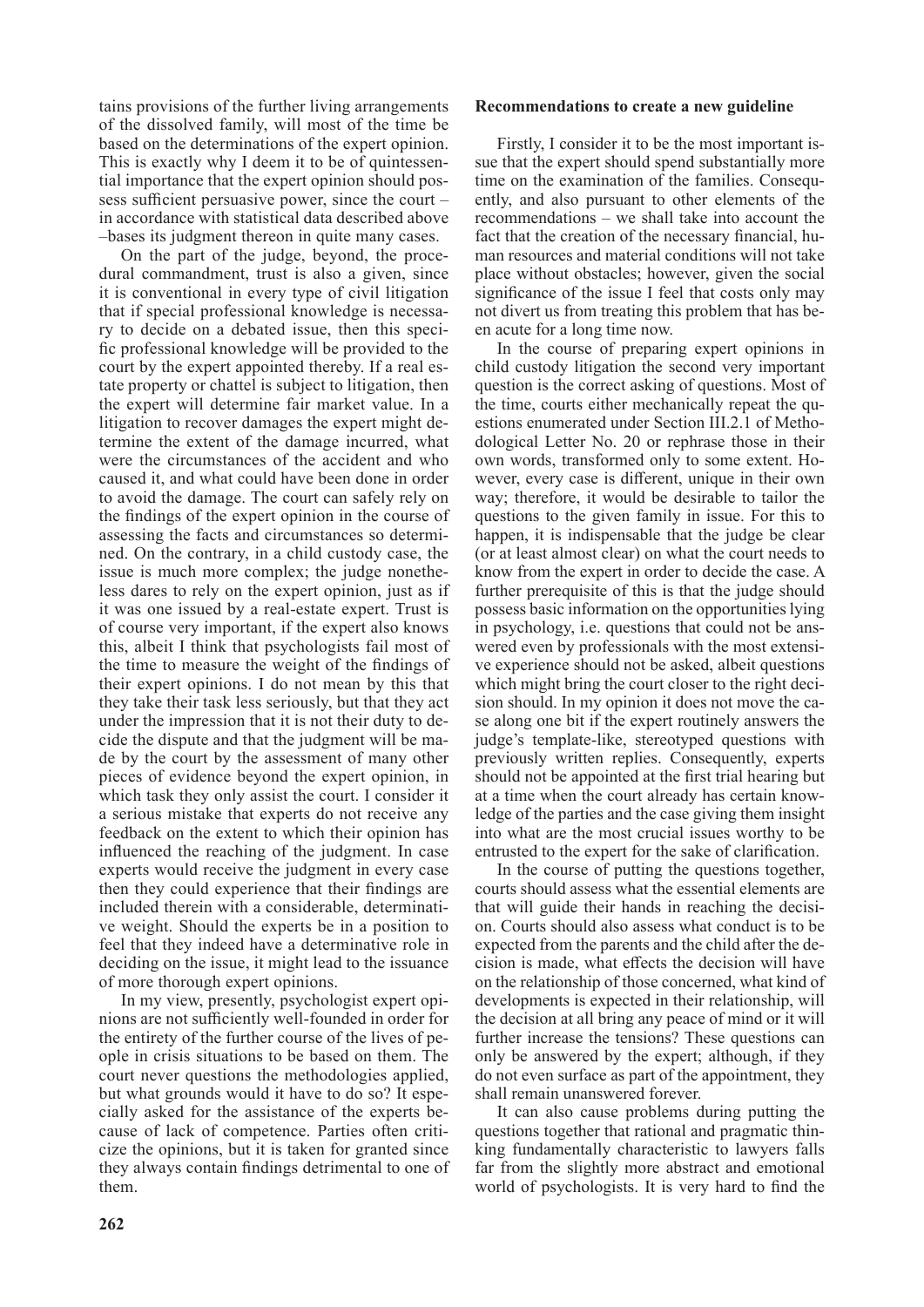correct wording. For judges, it would be the most satisfactory if they could ask concrete, definite questions to be given unambiguous and exact answers to by the expert. This is however impossible in a child custody case, we shall thus be satisfied with bringing these two ways of thinking closer to each other as much as possible in order for judges to know what they want to know and for the experts to be able to provide approximately accurate answers.

Human personality can be objectively measured, whether it has any conditions or disorders, but the extent of bonds and its general human or parental qualities can only be determined based on their own statements, and obviously way more time is necessary to determine the truth of these statements.

Asking correct questions pairs up with correct appointment, i.e. that the inclusion of all persons concerned shall actually take place. Obviously the main roles are that of the mother and the father along with the children. The inclusion of others might also be substantiated if they currently do or later on will play a determinative role in the life of the child or the family. Grandparents, aunts, uncles (if they live together) shall thus be subject to examination, the new partners of the parents, eventually their children if the child is going to live together with them as step-siblings following the custody decision. The courts and experts clearly see the necessity of this, however, in many cases in order to save time and money they will fail to carry out these examinations. Notwithstanding all this, it is my opinion that these are indispensable for the complete discovery of the facts of the case and for a right decision to be made.

Following the thorough and circumspect appointment of the expert I also consider it to be significant that the examination extend over several interviews. Currently, examinations take place in a manner that the experts invite those concerned into their offices, the mother and the child together – supposing they live together – and the father on his own to a later appointment. It is the best case scenario that the expert can spend 1 to 3 hours with them, but no more. In total, the expert will spend 10 to 12 hours preparing the opinion, along with document review and test assessment. This is obviously not little work but it is certainly scarce in terms of really getting to know the family. I think that in order to be able to map all the personal characteristics, the truthfulness of the attachment to the child, the emotional relationship of the child and the parents and their ties as well as family dynamics even an expert needs at least one week (!).

Moreover, I think that it is important that psychologists meet the parties not only in sterile circumstances, in their offices. Given the unnatural setting and the short time, and because everyone would like to paint a better picture of themselves than they really are, it is not possible for the experts to see beneath the surface. However, this is exactly what the experts' duty would be. The court is aware of the criticism voiced against the other parent and the parents own virtues that they talk about since these are mentioned many times in trial and in their submissions to the court. It defeats the purpose of appointing an expert, if what the experts do is merely limited to describing in long pages that the parents and the child have said in their offices. Significantly more time is necessary in order for a well-founded expert opinion to be put together; however, for this to take place, it is necessary that the experts could meet those involved in their natural habitat, where they will behave more naturally.

Accordingly, the child should be visited in school or kindergarten, upon corresponding with the school and the teachers. Experts may even spend half a day there, have a talk with the teachers, ask them about their experiences, whether there are any changes in the behavior of the child, what mood the child is in, how they behave, how diligent they are, how their performance is. We can see that the kindergarten or school opinions are most of the time vague and template-like. In the course of an in-person conversation the expert might get a much clearer picture on the state of the child. The expert  $-$  if finds it to be necessary  $-$  can ask for the drawings and essays of the child, can talk to the classmates, friends and gather surprisingly useful information this way. The expert can turn to the children with adequate professionalism, thus it is not uncomfortable at all to the children who are examined. If this methodology became accepted and conventional, then it would be natural to have a nice psychologist show up in school from time to time and talk to them.

I do not recommend visiting the parents at their place of work, I consider this to be a serious invasion of their privacy; however, at-home visits are quintessential. In Germany, experts can spend as long as a week in the home of the family being examined (so it is no accident that the cost of preparing expert opinions is that high). In my opinion, we can only get an authentic picture on the personality of the family members if we observe their behavior in their natural setting and we talk to them in everyday, conventional situations. During an exploration lasting 1-2 hours a person can paint any picture they want about themselves; however, nobody can show a face different of their own in their own homes during several days. Obviously, I do not recommend that the psychologist move in with the family but rather to spend with them a few hours every day during a week or a few days: if the parents cohabitate, then in their joint residence; if not, then with both of them respectively in their own homes. By doing so, the expert might find the answers to a lot of questions and can get to know the personality of the parties, their good and bad traits, their attitude towards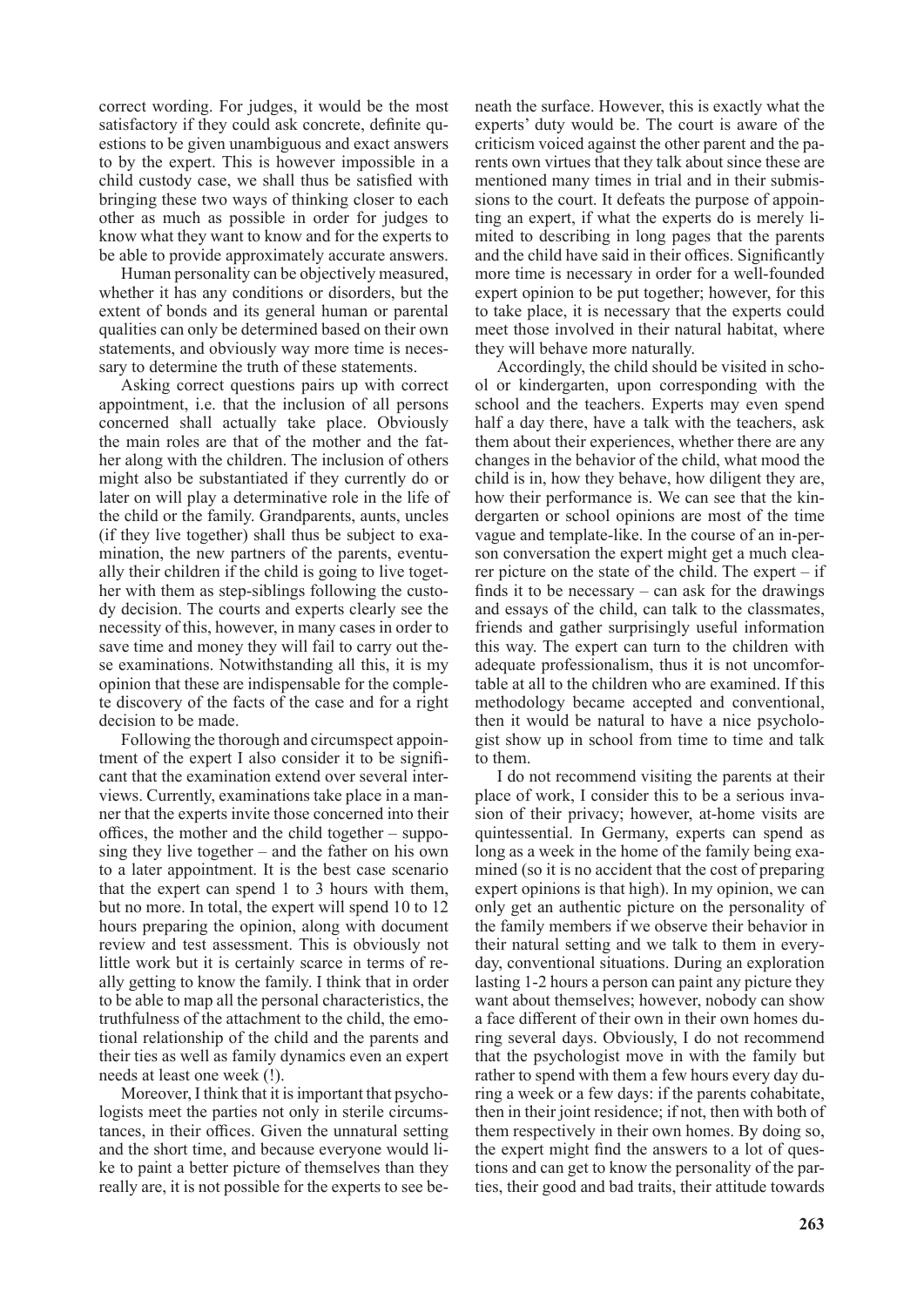the child, and the child as well.

Through this methodology of visits, the expert can simultaneously overtake certain responsibilities from the local government authority as well, by preparing the environmental case study at the same time. Official case studies have thus far been quite vague and meaningless; they much rather resemble an inventory of assets or the records of a forfeiture. By staying in the house, the expert can assess to what extent the installations of the apartment tend to the needs of the residents, since not the number of bathrooms is the important thing but rather the fact how the ones that are available correspond to the needs of the family.

A further advantage of family visits is that they are the means to avoid a primary deficiency of expert opinions. I think it is a serious flaw in the present practice that a lot of experts meet with family members separately, on their own, but they fail to see the whole family together – especially not for a sufficient amount of time, although mapping family dynamics is impossible without doing so. This method is most effective in those cases if the parents still cohabitate but its significance cannot be discarded in cases where they do not. In these cases it is possible for the expert to observe the individual attitude of the child towards the respective parents, and that which parent demonstrates a higher level of attention, care of the child.

Being there shall not be limited to mere observation; opportunities need to be provided for an actually thorough, invasive conversation. Thus, exploration needs to last significantly longer than before. The creation of an adequate and trustworthy environment is significant as part of the interrogation and this can be more easily achieved within the confines of the home. These conversations might provide occasions for the bottled up emotions in the parents to surface, to talk them over and to resolve them. I emphasize that the expert can never adopt the mindset of a therapist; however, if during the examination suppressed emotions are released, the parents themselves can decide to discuss their problems or to see a therapist, who helps them find a solution. They do all this so that after the divorce they could cooperate with each other in a resolved manner without emotions and more efficiently, in the interest of the child.

Following the family visits only the psycho-diagnostic examinations would be conducted in the offices. The reliability of the presently applied methods is acceptable; there is no need to change relevant protocols only in terms of when, which and how many to apply. We always apply the test and method justified in the given situation, and the choice might be easier based on the time spent with the family. Let me underline that it is necessary to apply more methods together in every case so that we could compare the results thereof to one another and thereby get an accurate picture from the hidden dimensions of the parties' personalities. The premise of "one test is no test" is considered a long-standing principle of psychology, albeit a lot of people do still base their opinions on one test, which is not to reliable on its own. It is important moreover, that psycho-diagnostic data be recorded with adequate accuracy in order to avoid bringing them into question in the case of an eventual supervisory opinion. I think, however, that attaching them to the expert opinion is pointless; it only confuses the court and the parties. Furthermore, I would like to emphasize that the wording needs to be comprehensible, with discarding the use of terms incomprehensible and disturbing to laypersons; the opinion is prepared not for those in the profession but lay parties.

There have been many recommendations made so far concerning the psychological knowledge of judges; I have described some of these: teaching psychology as part of continued education for judges, applying psychologist assessors in trial, and favoring family law judges who have a psychology qualification. In my opinion, should expert opinions be sufficiently well-founded because the opportunity to get to know the parties was provided, then judges would not be in need to have a broad-spectrum knowledge of psychology, they could be free to rely on the findings of expert opinions. Well-founded and professional psychologist expert opinions are suitable to form judicial conviction.

#### **Further recommendations to help the families**

As a result of my research I made two further recommendations. On the one hand, the creation and establishment of a support service, through which parents would receive legal and psychological assistance for the resolution of their conflicts and to cope with loss, in order to facilitate moving forward and future cooperation. Family therapy, couple's therapy, legal assistance and mediation would be accessible to anyone as part of the service.

On the other hand, I recommend – if not in every litigation, then only in those cases where the court finds that the parents are not able to take into consideration of their child due to their emotions against each other – the inclusion of a representative for the child based on the pattern of the German Anwalt des Kindes, who as an outsider might indeed be able to protect the interests of the child. This person could be anyone who is a professional, who knows the child, and who the child trusts (but not a family member). This person can also assist the court in hearing the child – which could happen either through this person or in their presence – who would thus feel in adequate security and the possibility of any influencing by the parents could also be avoided this way.